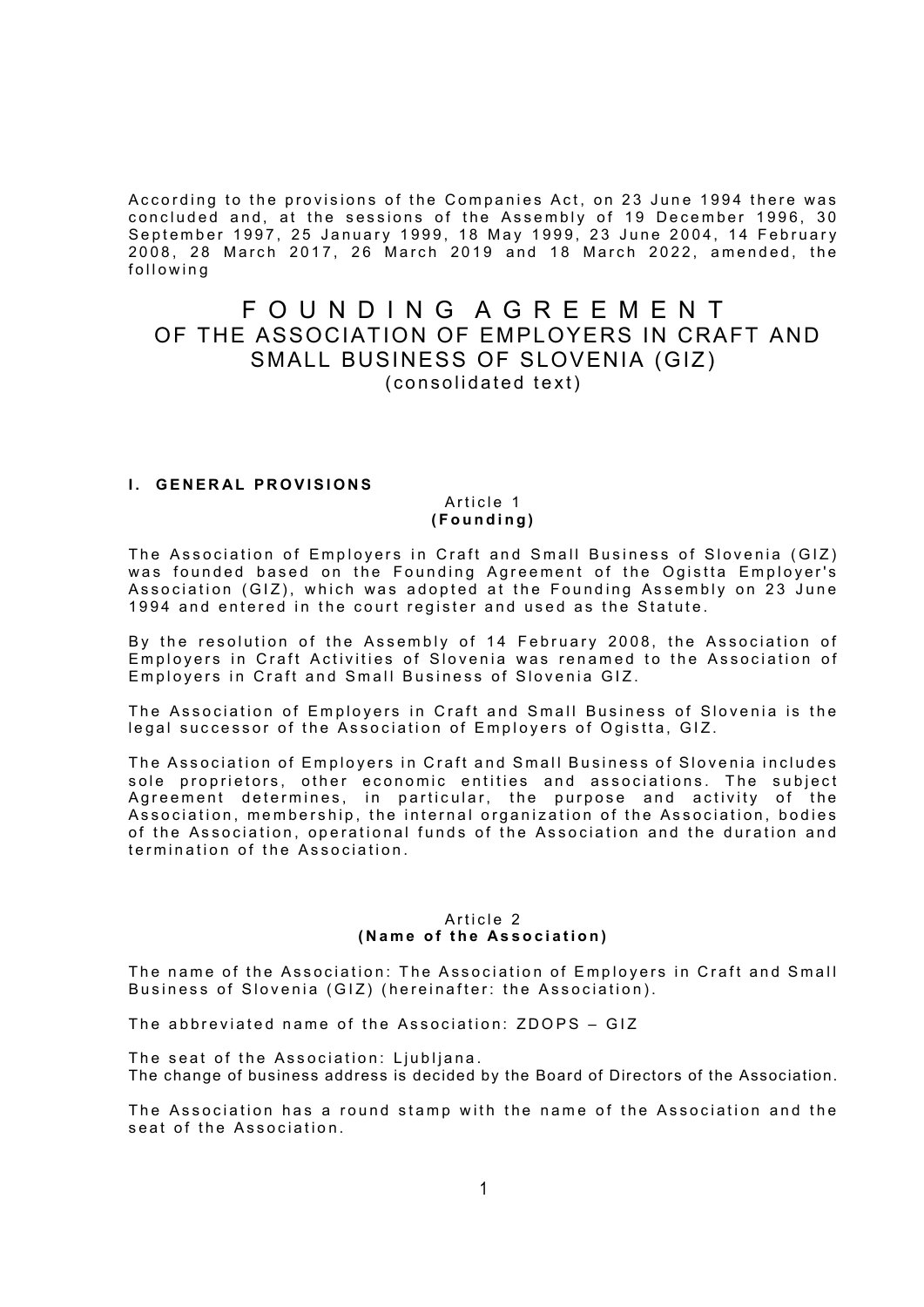The Association becomes an independent legal entity by the entry in the court register.

## II. PURPOSE AND ACTIVITY

#### Article 3 (Non-profit)

The Association is a non-profit organization that is not allowed to perform any profitable activities in the name and on behalf of its members, and in legal transactions, it acts only within the framework of professional activities and the adopted and realized the financial plan of the Association.

According to Article 566 of the Companies Act, the members of the Association are liable to third parties for the accepted obligations of the Association with all their assets, but the Association may not borrow or create other liabilities without prior coverage from its contractual financial sources, so that a member of the Association has no financial obligations related to the operations of the Association, except for the payment of membership fees and other agreed funds.

Members who join the Associations after its foundation are released from liability for financial obligations that arose before their accession.

By joining the association, the members authorize it to conclude collective agreements and a social agreement on their behalf.

Surplus revenues over expenses from all activities and other sources are permanently allocated by the Association to achieve its goals and are not shared among members.

## Article 4 ( P u r p o s e )

The Association is a non-profit organization, which was founded to increase the efficiency and results, or promote the profitable activities of its members, especially in terms of ensuring social peace and most appropriately regulating employment relations for the employer as well as to reach a social agreement on fundamental socio-economic issues.

To achieve the above goal through the association, the members:

- participate in social dialogue with the Government of the Republic of Slovenia, trade unions and other employers' organizations;
- provide professional preparation and implementation of collective
- negotiating and concluding collective agreements;
- assist in the implementation of protection in resolving workers' riots and disputes;
- use professional assistance and information in resolving issues in the field of employment relations;
- pursue other interests as specifically agreed.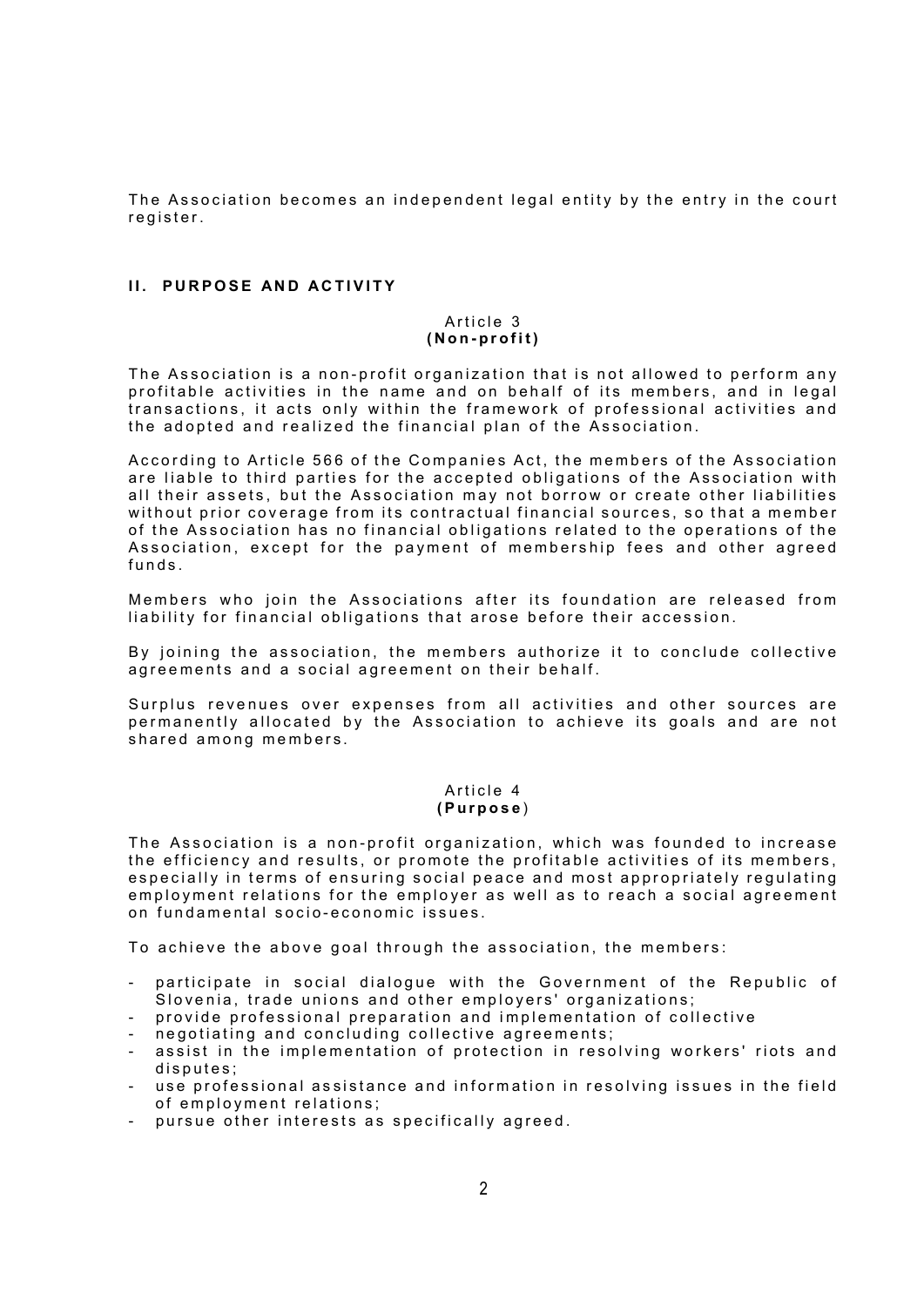#### Article 5 (Activity)

The activity defined by the general acts of the Association is performed by the members themselves, through the bodies of the association and the Professional Service.

The activities of the Association include in particular:

- representing the interests of the members of the employers' association in creating and changing the employment system (labour law, collective bargaining law, law on the representativeness of employers' organizations, law on employee participation in management, labour judiciary, regulations on safe and healthy working environment, etc.);
- identifying and asserting the interests of the members of the association, coordinating and reaching an agreement in social dialogue with the Government of the Republic of Slovenia, trade unions and other employers' organizations regarding the economic system and economic and social policy, on which the success of collective bargaining depends (price developments, salaries, employment, taxes and contributions, etc.);
- preparation of expert bases related to the activity of the Association under this Article, in particular: analysis of trends in salaries movement and other earnings, quantitative analysis of labour costs at the level of the economy or individual industries, search for opportunities to improve competitiveness in that field, use of the data of the National Institute for Statistics, the competent body of the Government for macroeconomic analysis and development, AJPES, employers' organizations and other special institutions in this field;
- collective bargaining and the conclusion of collective agreements, including in particular the examination of trade union requirements and the formulation of proposals in this regard, the examination of regulations or already concluded agreements, the approach to negotiations and the formation of negotiating teams, the conclusion of collective agreements, monitoring the implementation of collective agreements as well as activities for the settlement or peaceful settlement of any disputes arising in this area;
- expert advice on the implementation of collective agreements and other issues in the field of labour law;
- information from the activities of the Association;
- issuing publications;
- membership and participation in various international and domestic institutions:
- performing other, especially agreed, activities related to the interests of the members of the Association.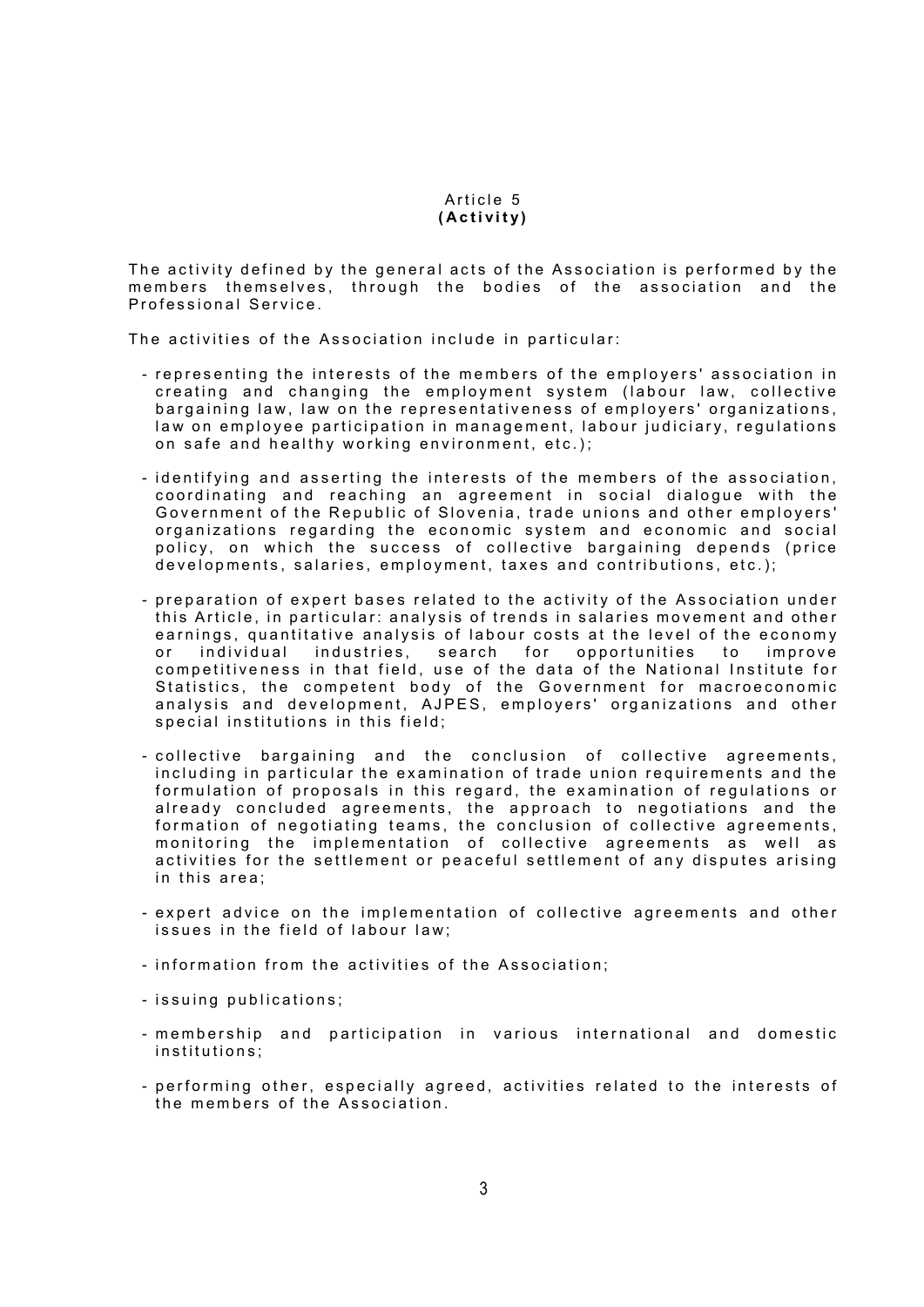The activities of the Association according to the standard classification are as follows:

47.910 Retail trade via mail order and Internet 58.110 Book publishing 58.140 Publishing of magazines and periodicals 58.190 Other publishing activities 59.110 Film, video film and TV broadcast production 63.120 Web portals 63.990 Other notifying activities 69.103 Other legal activities 70.220 Other business and management consulting 72.200 Research and experimental development on social sciences and humanities 73.120 Adveritising space provision 73.200 Market and public opinion research 78.300 Other human resources provision

82.110 Combined office administrative service

82.300 Organisation of conventions and trade fairs

84.130 Regulation of economic areas for more efficient business

85.590 Other education n.e.c.

94.110 Activities of business and employers membership organizations

#### III. MEMBERSHIP

#### Article 6 ( M e m b e r s )

Any economic or other entity (natural or legal person) that has the status of an entrepreneur or company (individual members) can become a member of the Association.

Any association that unites several economic entities or chambers (collective member) can also become a member of the Association.

A legal entity may appoint its permanent representative in the Association, who may be a partner or owner, one of the partners or owners of the legal entity or a representative of the company or association.

#### Article 7 ( M e m b e r s h i p )

Membership in the Association is voluntary and is established by signing the Founding Agreement, which must be certified following the law.

Once established, a new member may join the Association based on a special declaration of accession.

All new members are subject to the decisions already made by the Association.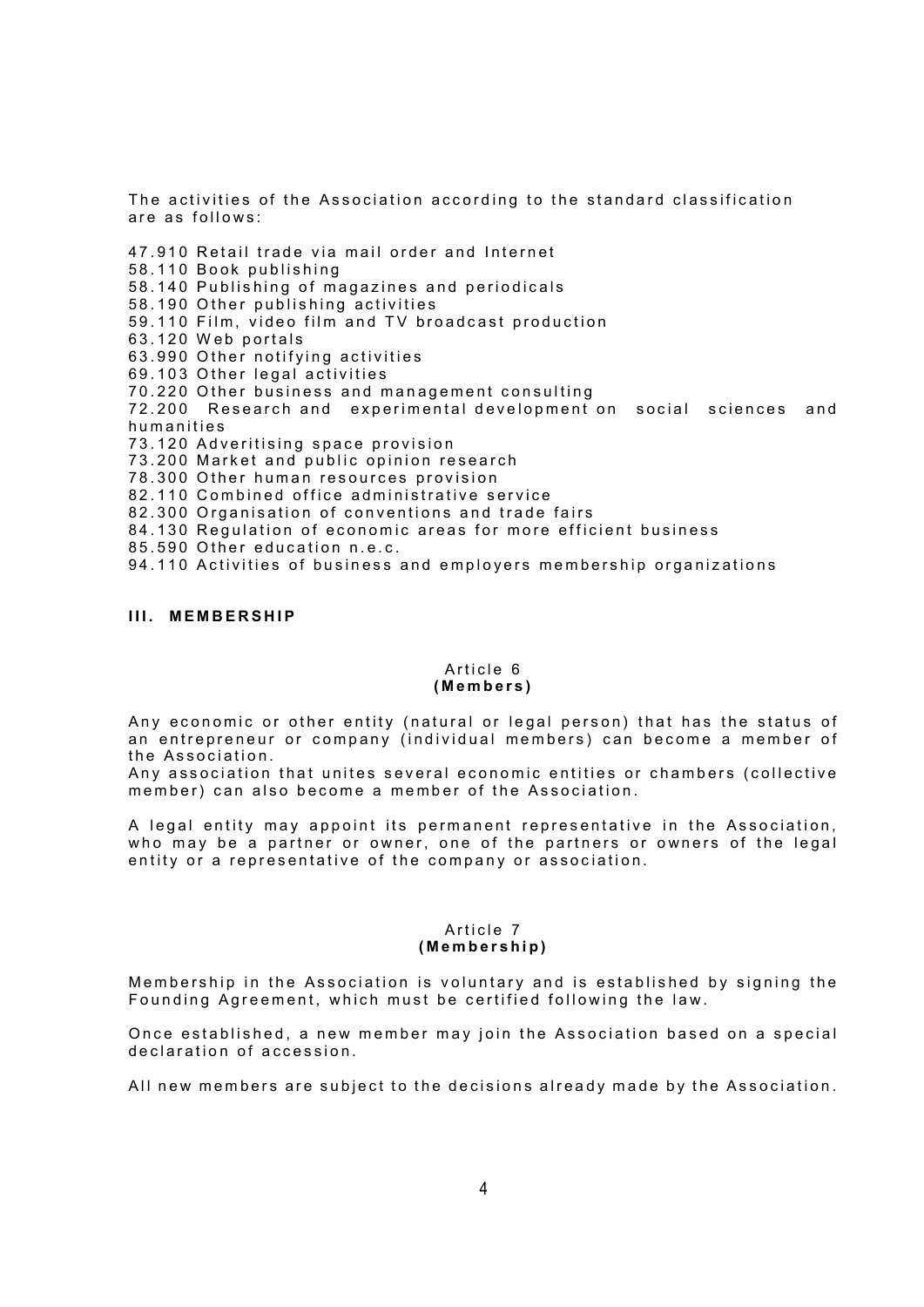At the proposal of the Board of Directors, the General Assembly of the Association may grant the status of an honorary member to a natural or legal person due to a special personal contribution to the development and operation of the Association. An honorary member as a natural person has neither the right to vote nor other rights as regular members of the Association.

#### Article 8 (Withdrawal and exclusion)

Any member may withdraw from the Association with a notice period of up to the end of the calendar year by giving a written statement of withdrawal, provided that he has settled his obligations to the Association.

A member may be excluded from the Association by a resolution of the Board of Directors if he acted contrary to the provisions of this Agreement and the interests of the Association, or if he fails to fulfil obligations under this Agreement.

# Article 9 (Termination of membership)

If a member of the Association is prohibited from operating, or if bankruptcy or any other termination procedure has been initiated against him, or if a natural person, as a member of the Association, loses its legal capacity, his membership in the Association will be terminated with a declaratory decision of the Board of Directors, which does not affect further existence of the Association.

# IV. RIGHTS AND OBLIGATIONS OF THE MEMBERS

## Article 10 (Rights of the members)

The members of the Association have the following rights:

- to use all services and other professional assistance from the activities of the Association:
- active and passive voting rights in the bodies of the Association;
- participation in decision-making under the general acts of the Association:
- giving initiatives, positions and proposals related to the performance of the Association's tasks:
- to be informed about the operations and work of the Association and the right to inspect the accounts, books, resolutions of the General Assembly, the information system and other documentation of the Association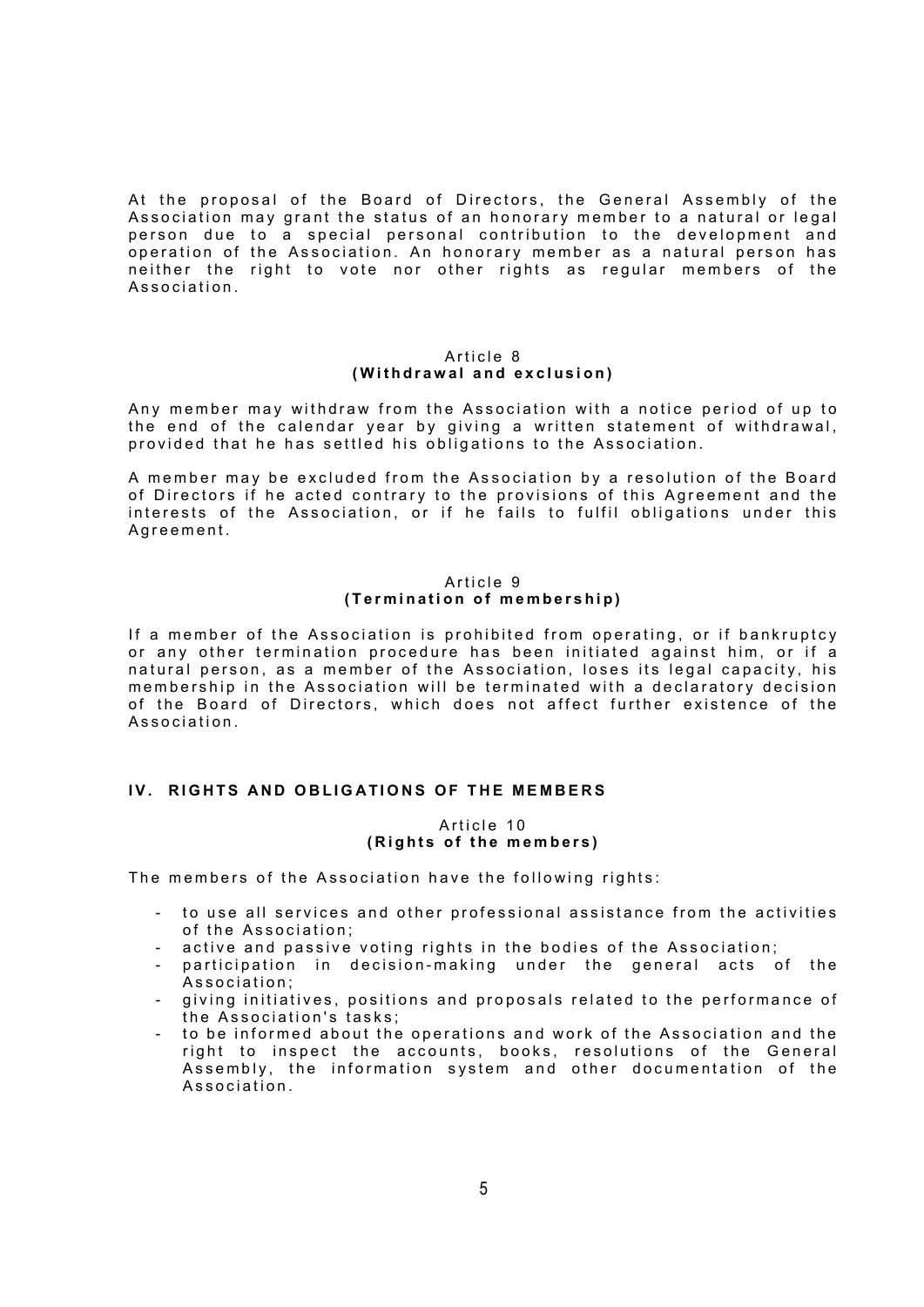#### Article 11 (Obligations of the members)

The members of the Association are obliged in particular to:

- respect the general acts of the Association and follow the decisions made by the bodies of the Association;
- respect the contracts and provisions of the social agreement;
- to fulfil the accepted financial (payment of membership fees) and other obligations determined by the competent body of the Association.

# V. INTERNAL ORGANIZATION OF THE ASSOCIATION

#### Article 12 (Principle of operation)

Depending on the demonstrated interest of the members of the Association and following the need for more efficient performance and promotion of the activities of the Association, the members may act on the industrial principle, on the territorial principle or otherwise, if the Assembly so decides.

The members are organized in Regional Committees, where a Regional Committee represents the area of one regional Chamber of Crafts and Small Enterprises.

Regional Committees may be merged into Regional Committees on the territorial principle. The Board of Directors of the Association determines the area of the Regional Committees.

## VI. ASSOCIATION BODIES

#### Article 13 ( D e p u t i e s )

The Association is managed by the members through their deputies in the bodies of the Association, to which each member or his authorized representative in the Association may be elected under the conditions and in the manner specified in this Agreement and other general acts of the Association.

The term of office of the bodies of the Association is 4 (four) years. The members of the bodies shall perform their duties also after the expiry of their term of office until the election of new deputies.

#### Article 14 (Bodies of the Association)

Bodies of the Association are:

- Assembly of the Association,
- Board of Directors of the Association,
- Supervisory Board of the Association,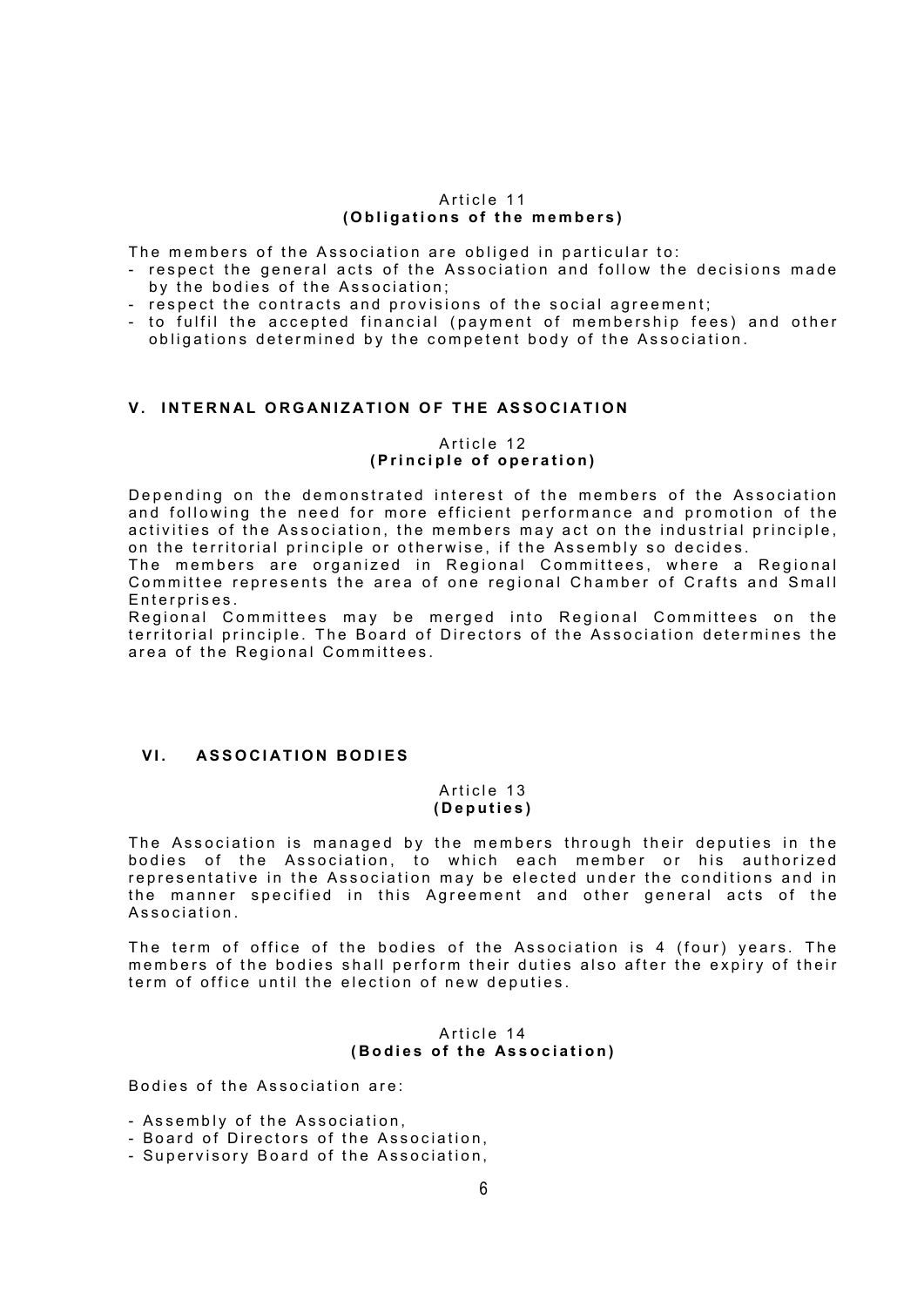- President of the Association

- General Secretary of the Association.

# Article 15 ( A s s e m b l y )

The Assembly of the Association has up to 67 seats.

The Assembly consists of:

- one member each representing the economic entities of each Regional Committee,
- a maximum of five deputies nominated by the bodies of the Association and elected by the Board of Directors.

## Article 16 (Election of the members of the Assembly)

Deputies to the Assembly of the Association are elected by the members of the Regional Committees of the Association if there are several candidates from each Regional Committee. If there is only one candidate from each Regional Committee, the deputy shall be appointed at a meeting of the Regional Committee. Nominations are sent to the Regional Committee, and the eligibility of the received nominations is checked by the Chairman and Deputy Chairman of the Regional Committee. After the elections, i.e. appointment, all relevant documentation shall be handed over for safekeeping to the Professional Service of the Association, no later than eight (8) days after the elections, i.e. appointments.

Depending on the number of candidates, the Board of Directors may elect, i.e. appoint additional five deputies.

The decision on calling the elections is adopted by the Assembly no later than 3 months before the expiration of the term of office of the bodies of the Association. The decision on the call for elections shall set deadlines for the submission of nominations and other election tasks.

## Article 17 (Term of office of the Assembly members)

The term of office of the deputies of the Assembly lasts four (4) years and is automatically shortened or extended until the Electoral Assembly of the Association, or until the newly elected deputies of the bodies take office. After the expiration of the term of office, a deputy may be re-elected.

A member of the Assembly may be dismissed before the end of his term of office for the following reasons:

- at the request of a member, which must be given in writing,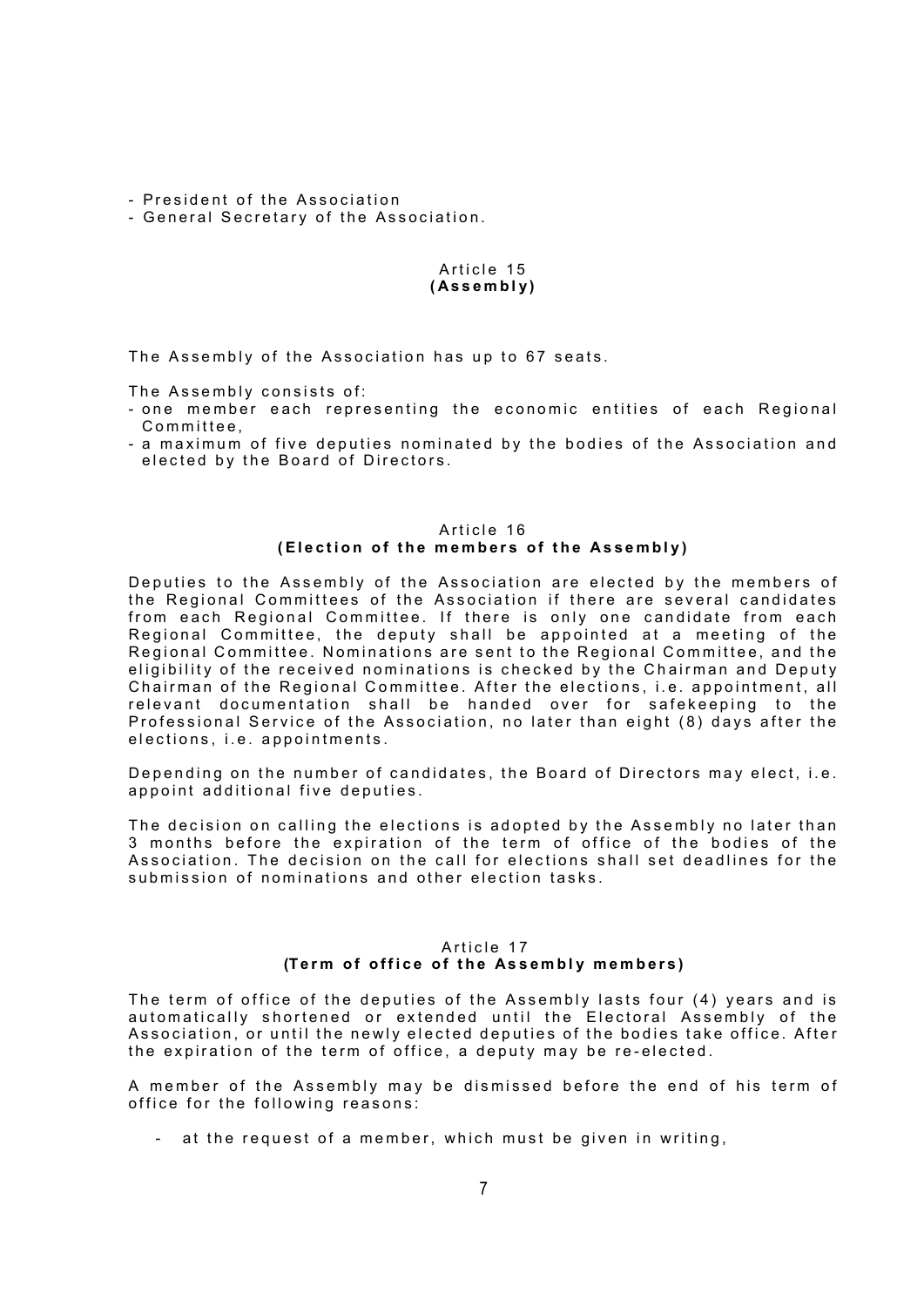- if the conduct of the member constitutes a serious breach of the provisions of this Agreement.
- in the event of serious non-compliance with the provisions and breaches of the general acts of the Association,
- if the conduct of the member is contrary to the interests of the members of the Association.
- if the member is inactive,
- if so requested by more than half of the elected members of the Assembly of the Association.

## Article 18 (Elections)

At its first session in the new term of office, the Assembly elects the President of the Association, the Vice-president of the Association, the Board of Directors and the Supervisory Board, based on received and confirmed n o m i n ations

## Article 19 (Sessions of the Assembly)

As a rule, the Assembly shall meet at least once a year.

Sessions of the Assembly are convened by the President of the Association. The President must convene the Assembly within 15 days if requested by the Board of Directors, the Supervisory Board or by at least a quarter of the elected deputies.

# Article 20 (Convening the Assembly Session)

The convening of the Assembly with the indication of the agenda shall be announced by the President of the Association at least 10 days before the day of the Assembly session.

The convening of the Assembly referred to in the previous paragraph, can be announced by invitations to Members by post or in electronic form.

In case of urgency, as decided by the President of the Association, the announcement of the convening of the Assembly may be submitted within a period shorter than the period specified in the first paragraph of this Article, but not less than five days.

## Article 21 (Chairman of the Assembly Session)

The Assembly session is chaired by the Chairman, who is appointed at each Assembly session, at the proposal of the President of the Association, by the Assembly from among the Members present at the session. At the proposal of the Chairman, the Assembly appoints two members of the working presidency, a three-member verification commission and two signatories of the minutes from among the Members.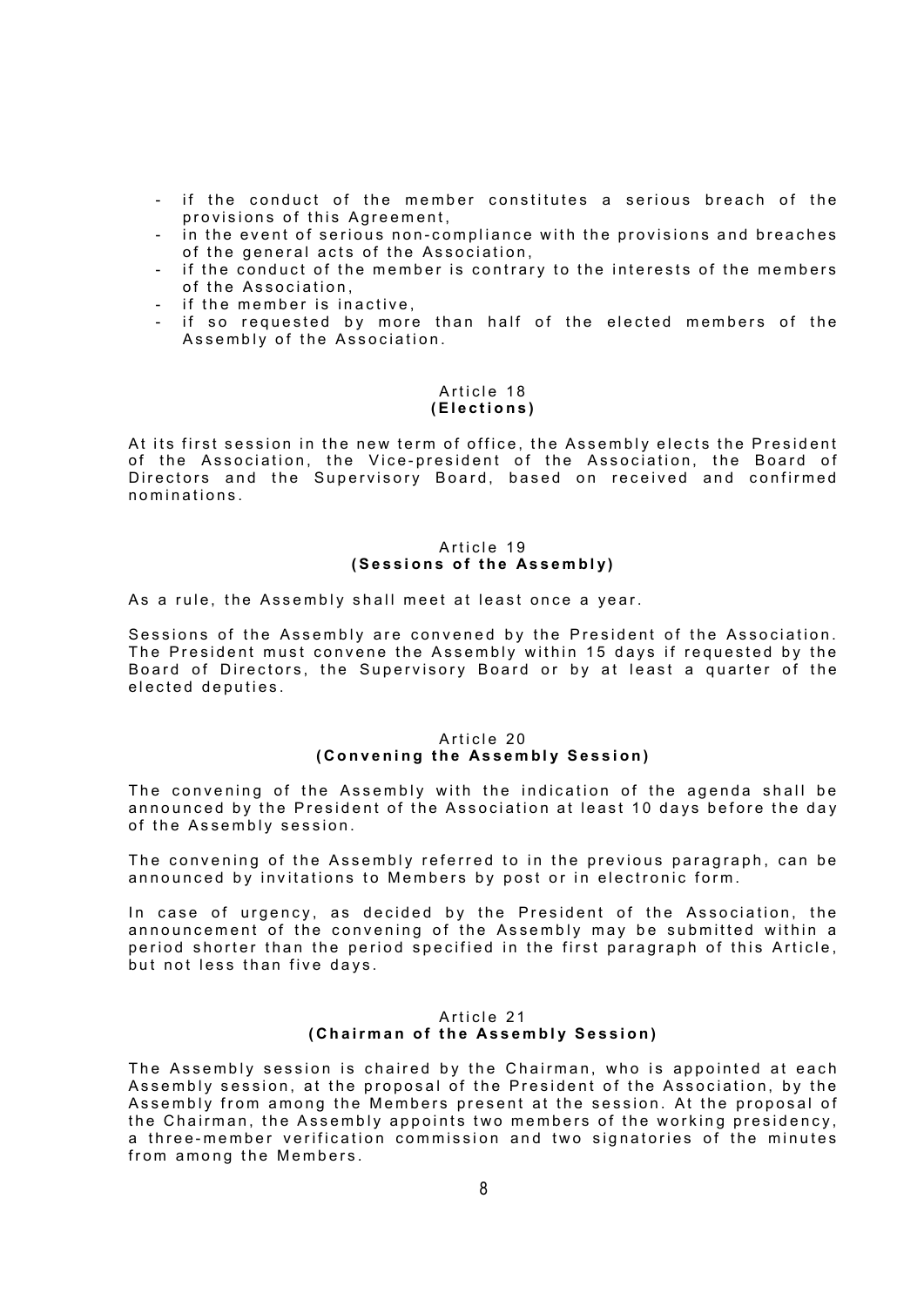#### Article 22 (Tasks of the Assembly)

In particular, the Assembly performs the following tasks:

- adopts amendments to this Agreement,
- elects and dismisses the President of the Association, the Vicepresident of the Association, the members of the Board of Directors and the members of the Supervisory Board,
- adopts the annual work plan and financial plan of the Association,
- decides on the organization and reorganization of the Association,
- adopts the annual Work Report of the Association,
- decides on the dissolution of the Association,
- decides on the membership fees,

.

decides on other issues under the Founding Agreement of the Association and its amendments.

# Article 23 (Decision-making by the Assembly)

The Assembly makes decisions by a simple majority vote of the members present at the session unless otherwise provided in this Agreement.

## Article 24 ( Quorum of the Assembly )

The Assembly has a quorum if at least half of the elected deputies are present at the Assembly session.

If a quorum is not present at the Assembly session, the President of the Association may reschedule the next Assembly session term if at least onethird of the elected deputies are present. The convening of a new session of the Assembly may not be earlier than fifteen minutes after the originally convened term of the Assembly session. Reconvened Assembly has a quorum if at least one third of elected deputies are present, otherwise the Assembly needs to be reconvened. Invitation for the reconvening of the Assembly must warn all invited with regard to quorum provision.

#### Article 25 (Correspondence session)

At the proposal or request of the Board of Directors of the Association, the President of the Association may exceptionally convene a correspondence session of the Assembly.

A correspondence session of the Assembly may be convened to consider all matters within the competence of considering and deciding of the Assembly.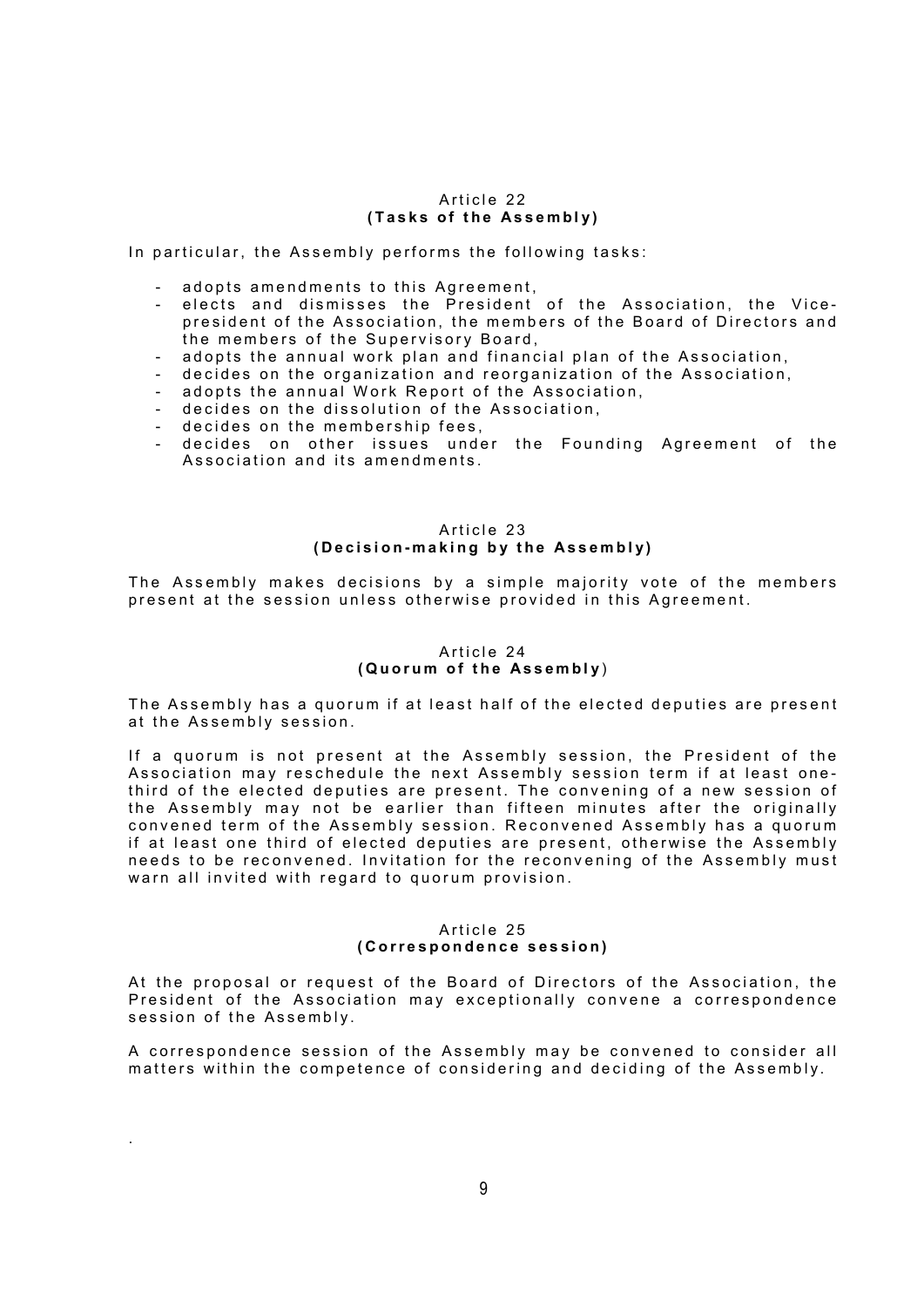#### Article 26 (Assembly voting)

Decisions at the Assembly session may be made by public or secret voting.

The result of the voting shall be determined by the Chairman. He may appoint one or more assistants from among the members of the Assembly for election tasks. If the Assembly is an electoral one and voting is done with the help of ballot papers, the voting result shall be determined by the election commission.

#### Article 27 (Rules of Procedure of the Assembly)

Detailed issues of the operation of the Assembly and other issues concerning the organization and work of the Assembly are regulated by the Rules of Procedure of the Assembly.

## Article 28 (Board of Directors)

The Board of Directors of the Association performs the function of the management of the Association. It consists of 10 to 14 members from among the members of the Association and the General Secretary of the Association, who is a member of the Board of Directors according to his position.

The Board of Directors is chaired by the President of the Association, who is also the Chairman of the Board of Directors and at the same time the mandator for its composition.

As a rule, the Chairman, who is at the same time the mandator, shall take into account the relevant regional representation when composing the Board of Directors. He can propose only those candidates who are the members of the Association with settled financial obligations to the Association.

From among the members of the Board of Directors, the President-Mandator nominates one Vice-President. He can only propose a candidate who is a member of the Association with settled financial obligations to the  $\,$ Association. An individual candidate may be elected Vice-President of the Board of Directors or Vice-President of the Association no more than twice.

The Vice-President of the Board of Directors is, by his position, the Vice-President of the Association.

## Article 29 (Session of Board of Directors)

The session of the Board of Directors is convened and chaired by its President, and in his absence by the Vice-President of the Board of Directors.

The session can also be convened at the request of one-quarter of the members of the Board of Directors.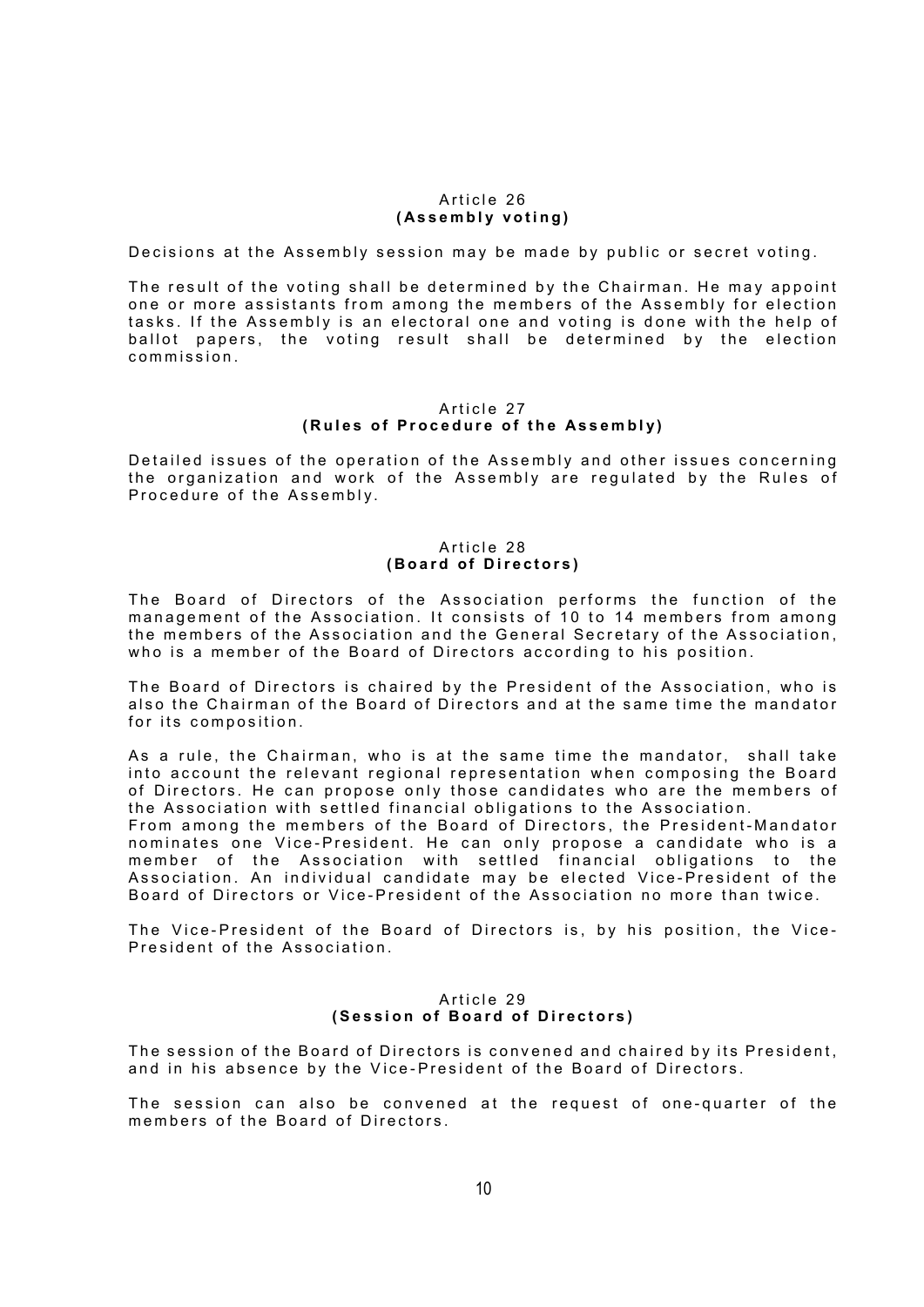The materials for the session of the Board of Directors are prepared by the General Secretary of the Association in agreement with the President, who must inform the members about the session and send them the material at least 5 days before the session.

The session of the Board of Directors may also be convened by telephone or correspondence, depending on the urgency assessed by the President of the Board of Directors. In this case, the material is submitted to the members at the session.

Depending on the urgency, the President of the Board of Directors may also convene a correspondence or telephone session. In this case, voting is done by e-mail or telephone. The Minutes of the correspondence or telephone session shall be approved at the next session of the Board of Directors.

#### Article 30 ( Quorum of the Board of Directors)

A quorum is reached if at least half of the members of the Board of Directors are present at the session.

Decisions at a session of the Board of Directors shall be made by a simple majority of the present members unless otherwise provided in this Agreement. Each member of the Board of Directors shall have one vote. If the same number of members of the Board of Directors vote for or against the proposed decision, the decision for which the President of the Association voted will be adopted.

## Article 31 (Term of Office of the members of Board of Directors)

The term of office of the members of the Board of Directors lasts four (4) years and is automatically shortened or extended until the Electoral Assembly of the Association, or until the newly elected members of the bodies take office. After the expiration of the term, the member may be re-elected.

The members of the Board of Directors may be dismissed early before the end of their term of office by the Assembly for the following reasons:

- at the request of the member, which must be given in writing,
- if the conduct of a member constitutes a serious breach of the provisions of this Agreement.
- in the event of serious non-compliance with the provisions and breaches of the general acts of the Association.
- if the actions of the member are contrary to the interests of the members of the Association.
- if so requested by a majority of the members of the Board of Directors or more than half of the members present at the Assembly of the association,
- in other cases provided for in this Agreement.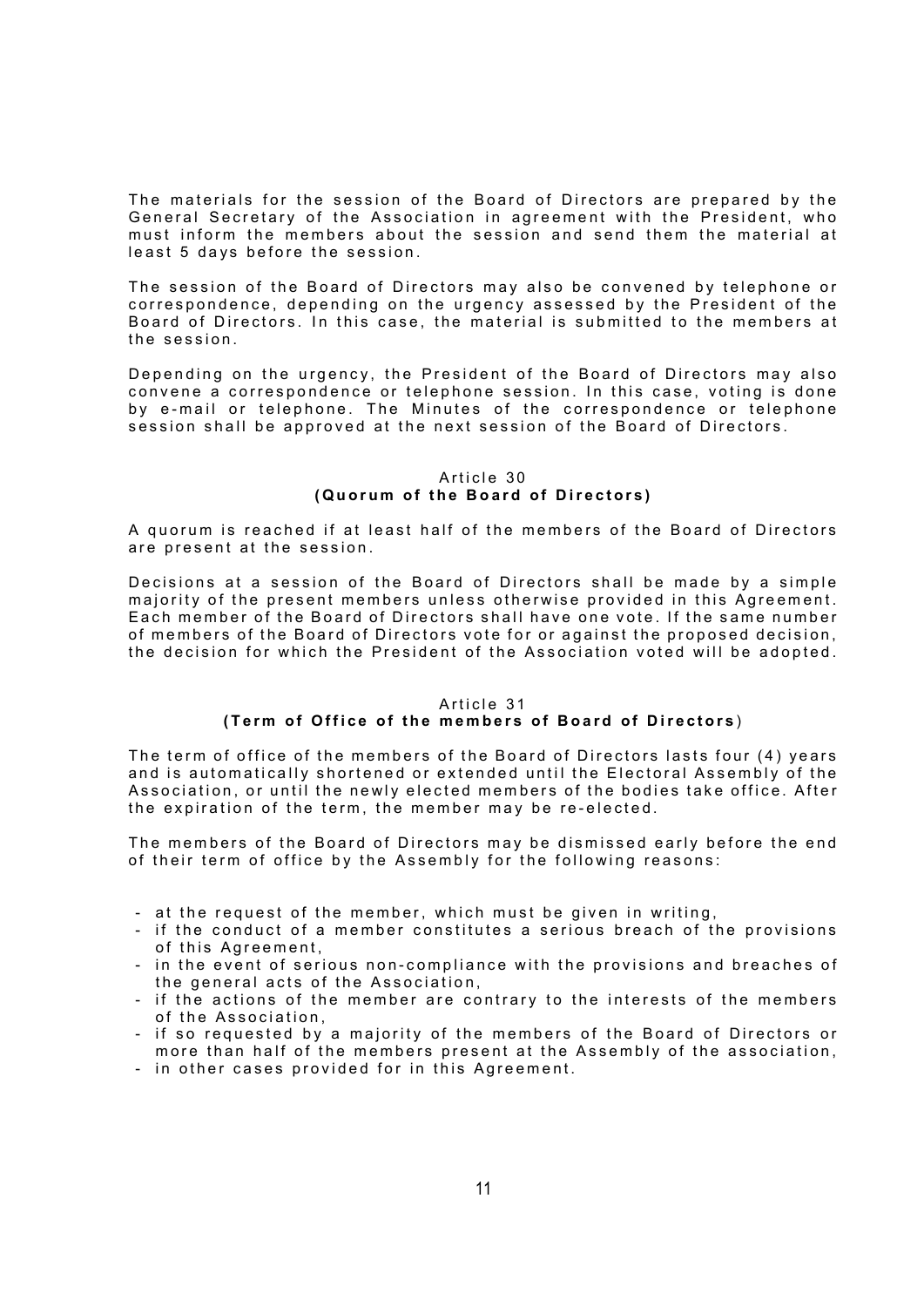## Article 32 (Tasks of the Board of Directors)

The Board of Directors shall perform the following tasks:

- implementation of the policy and resolutions of the Assembly of the Association,
- taking decisions on collective bargaining in connection with the conclusion of a social agreement or the appointment of bargaining groups for collective bargaining,
- decides on the general starting points for collective bargaining and the conclusion of collective agreements, and decides on the approach to the signing of collective agreements,
- with the help of the Professional Service of the Association, reviews and approves the nominations of the members of the Association for the President of the Association, as well as nominations for the Vicepresident of the Association, Board of Directors, and the Supervisory Board,
- appointment of committees, subcommittees, commissions or other professional or stakeholder bodies of the Association,
- on the proposal of the candidate(s) for the President of the Association, refers nominations to the Assembly for the election of a candidate for Vice-President of the Board of Directors or Vice-President of the Association, and candidates for the Board of Directors of the Association,
- the appointment of the General Secretary of the Association,
- discussion of proposals, positions and guidelines of the members,
- appointment of representatives of the Association to the Economic and Social Council and other institutions where the Association has its representatives,
- adoption of Act on Organization of the Professional Service of the Association,
- decides on the exit of the members of the Association and on issuing a written reprimand,
- taking declaratory decision in accordance with Article 9 of this Agreement,
- consideration of materials for the sessions of the Assembly and in connection with them taking appropriate positions, opinions, proposals and comments, which are referred to the Assembly,
- proposes the annual Work Program and financial plan of the Association,
- adopts the annual financial report,
- proposes candidates for recognition to the Assembly,
- determines the areas of the Regional Committees,
- decides on other matters under the internal acts of the Association and other matters determined by this Agreement, as well as on matters for which it is authorized by the Assembly of the Association by special authorization.

#### Article 33 (College and Boards)

To perform tasks in their resprctive fields, the Board of Directors can appoint a College, either permanent Regional and other Committees, or Temporary Committees, which have from 3 to 7 members, including the President, who is by his position the member of the Board of Directors. The scope of work, responsibilities and appointment of the chairman of each Committee shall be determined by the Board of Directors based on a decision or Rules of Procedure.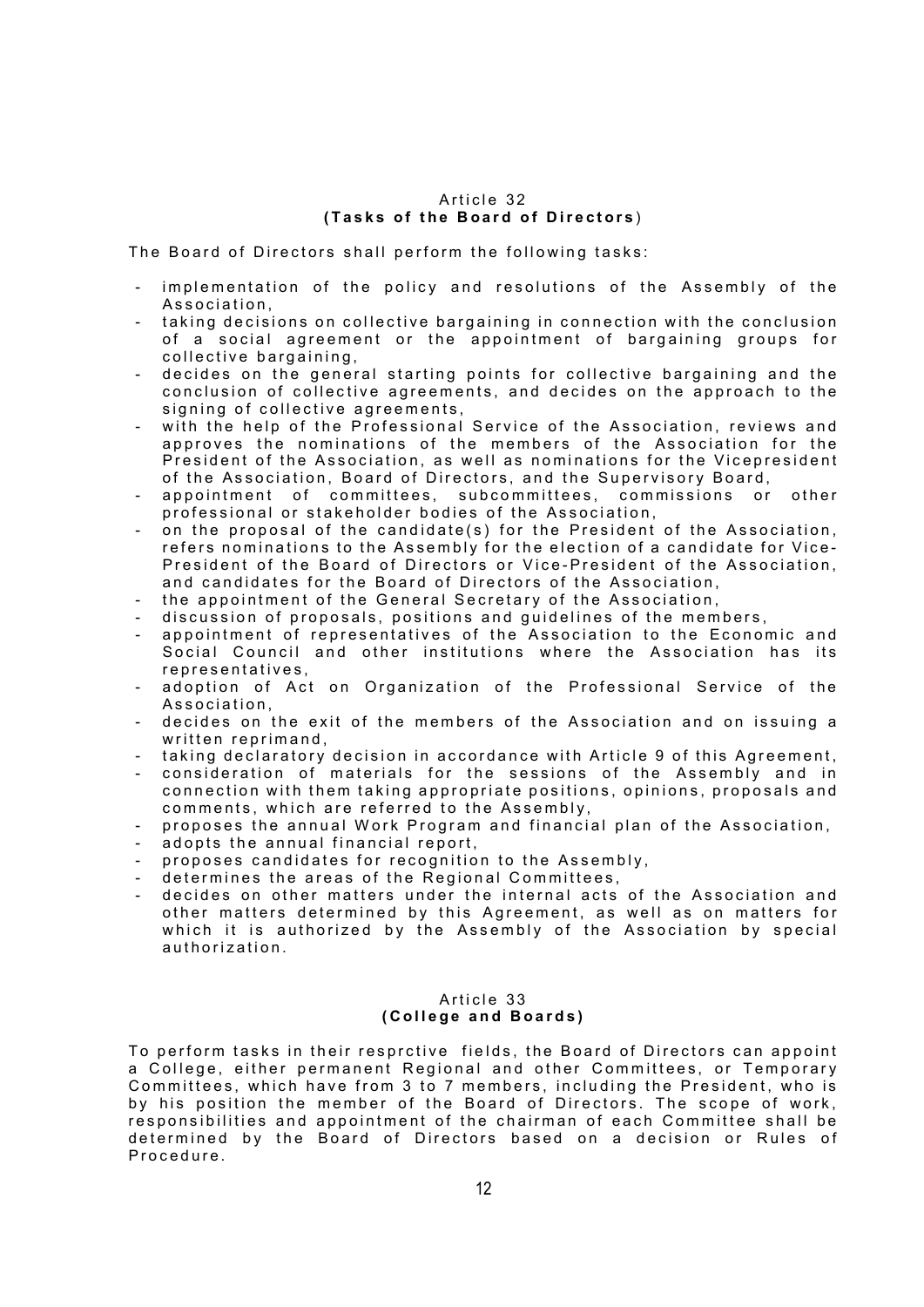#### Article 34 (College of Board of Directors)

The College is a consultative body of the Board of Directors, which discusses the materials and prepares decisions for the sessions of the Board of Directors and makes decisions on matters referred to it by the Board of Directors. The members of the College are nominated by the President of the Board of Directors from among the members of the Board of Directors. The number of the members of the College is determined by a decision of the Board of Directors, which is not more than five.

#### Article 35 (Rules of Procedure)

The method of work of the Board of Directors, the College and the Permanent Committees of the Board of Directors is determined under the Rules of Procedure.

## Article 36 (Supervisory Board)

The Supervisory Board has a President and two members elected by the Assembly at its session based on received and confirmed nominations.

The President and the members of the Supervisory Board can not be the members of the Board of Directors of the Association.

The term of office of the members of the Supervisory Board lasts four (4) years and can be automatically shortened or extended until the Electoral Assembly of the Association, or until the newly elected members of the bodies take office. An individual candidate for a member of the Supervisory Board must be a member of the Association with settled financial obligations. After the expiration of the term of office, a member may be re-elected, whereby a candidate for the President of the Supervisory Board may be elected the President of the Supervisory Board no more than twice.

A member of the Supervisory Board may be dismissed early by the Assembly for the following reasons:

- at the request of the member, which must be given in writing,
- if the conduct of a member constitutes a serious breach of the provisions of this Agreement,
- in the event of serious non-compliance with the provisions and breaches of the general acts of the Association,
- if the actions of the member are contrary to the interests of the members of the Association.

# Article 37 (Competences of the Supervisory Board)

Competences of the Supervisory Board: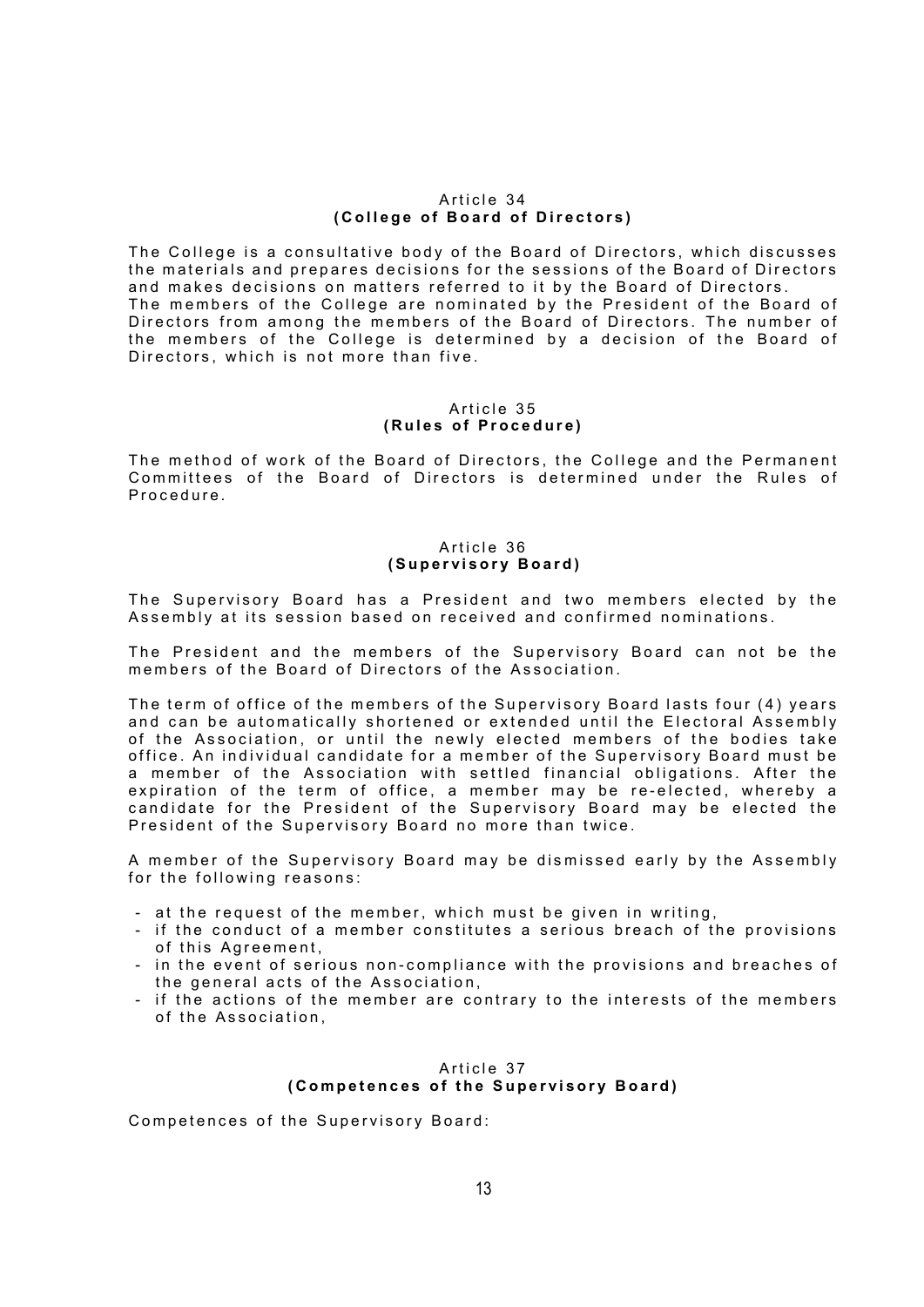- control over the implementation of this Agreement and other general acts of the Association.
- exercising the rights and obligations of the members of the Association.
- control over the use of the Association's funds and control over the financial and material assets and operations of the Association.

## Article 38 (Sessions of Supervisory Board)

Sessions of the Supervisory Board are convened as needed and are chaired by the President of the Supervisory Board, at least twice a year.

The President of the Supervisory Board is invited to sessions of other bodies of the Association.

#### Article 39 (President of the Association)

The President of the Association is elected and dismissed by the Assembly of the Association under the procedure defined by this Agreement, based on received and confirmed nomination.

The term of office of the President of the Association lasts four (4) years and is automatically shortened or extended until the Electoral Assembly of the Association, or until the newly elected President of the Association takes office.

The term of office of the President of the Association is related to the term of office of the Board of Directors. Only a member of the Association with settled financial obligations to the Association, can run for President of the Association. A candidate may be elected President of the Association no more than twice.

## Article 40 (Tasks of the President of the Association)

The President of the Association represents the Association externally and is responsible for his work to the Assembly and the Board of Directors.

When the President of the Association is absent or unavailable, he is replaced by the Vice-President of the Association.

# Article 41

# (Rights and obligations of the President of the Association)

In addition to the rights and obligations set out in other articles of this Agreement, the President of the Association has the following rights and obligations:

- represents the Association at home and abroad,
- signs collective agreements and social agreements and other related documents on behalf of the Association and its members,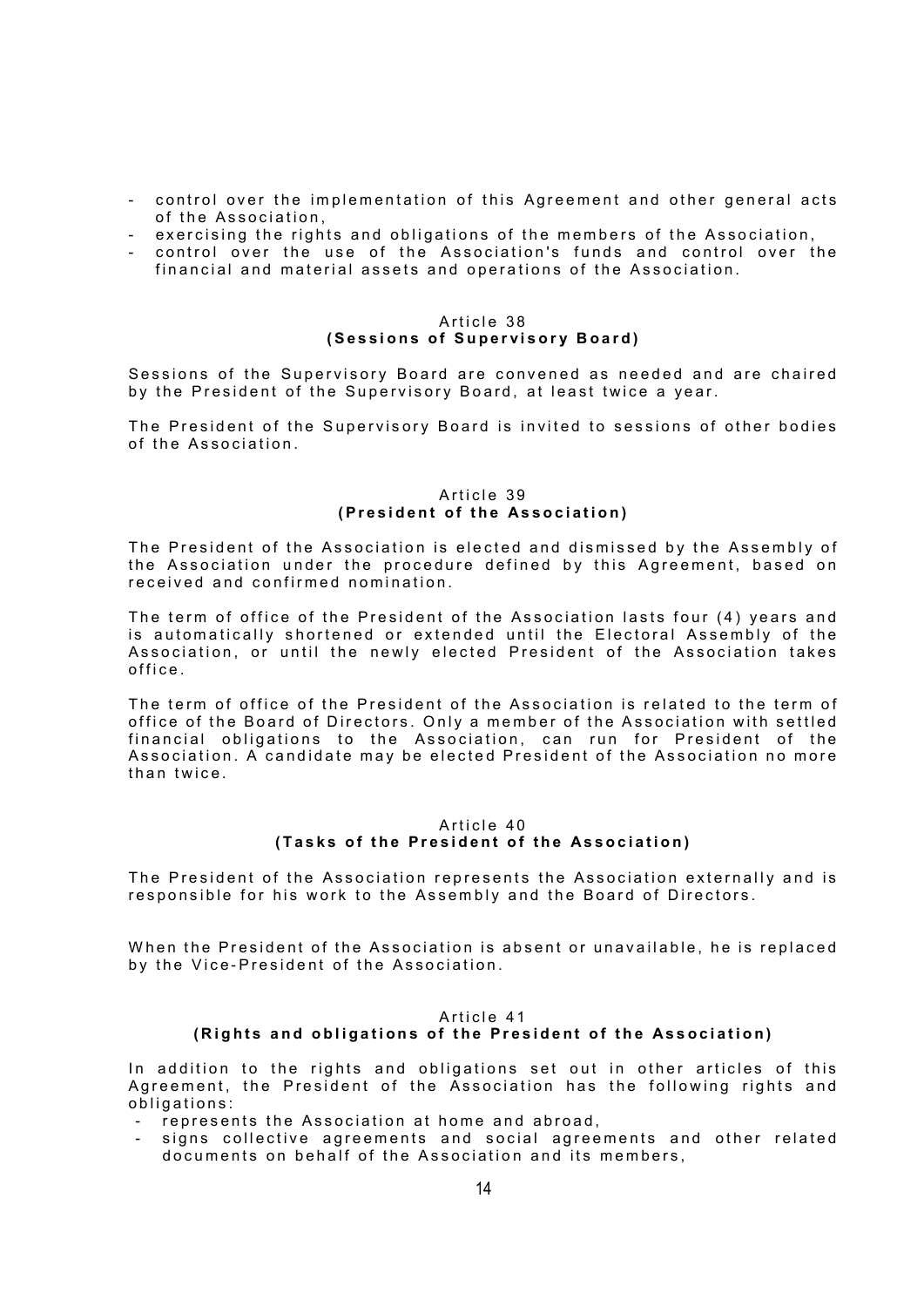- gives authorizations for representation of the Association,
- performs other tasks under the general acts and decisions of the Association.

#### Article 42

# (Termination of the office of the President of the Association)

The Assembly may dismiss the President of the Association before the expiration of the term for the following reasons:

- if he requests dismissal in writing,
- if he did not correctly implement the resolutions of the Assembly and the Board of Directors,
- if his conduct constitutes a serious breach of the provisions of this A g r e e m e n t .
- if he seriously infringes the provisions of other acts and agreements of the Association.
- if his conduct is contrary to the interests of the members,
- if so decided by more than half of the present members of the Assembly of the Association

In case of dismissal of the President of the Association, or the case of early termination of the term of office of the President of the Association, the election of the new President of the Association shall be carried out under the procedure specified in this Agreement within three months at the latest. If the .<br>President of the Association, whose term of office ended prematurely, is unable to perform his function until the election of the new President of the Association, he shall be replaced by the Vice-President of the Association (Vice-President of the Board of Directors).

## Article 43 (Misconduct of the members)

A member of the Association commits a serious violation if he:

- fails to comply with the provisions of this Agreement and other acts of the Association,
- does not implement the decisions of the bodies of the Association,
- damages the reputation of the Association,
- acts against the interests of the Association.

In the above cases, the Board of Directors may issue a written reprimand to the member or to decide on the exclusion of the member from the Association.

# VII. PROFESSIONAL SERVICE OF THE ASSOCIATION

#### Article 44 (Professional Service of the Association)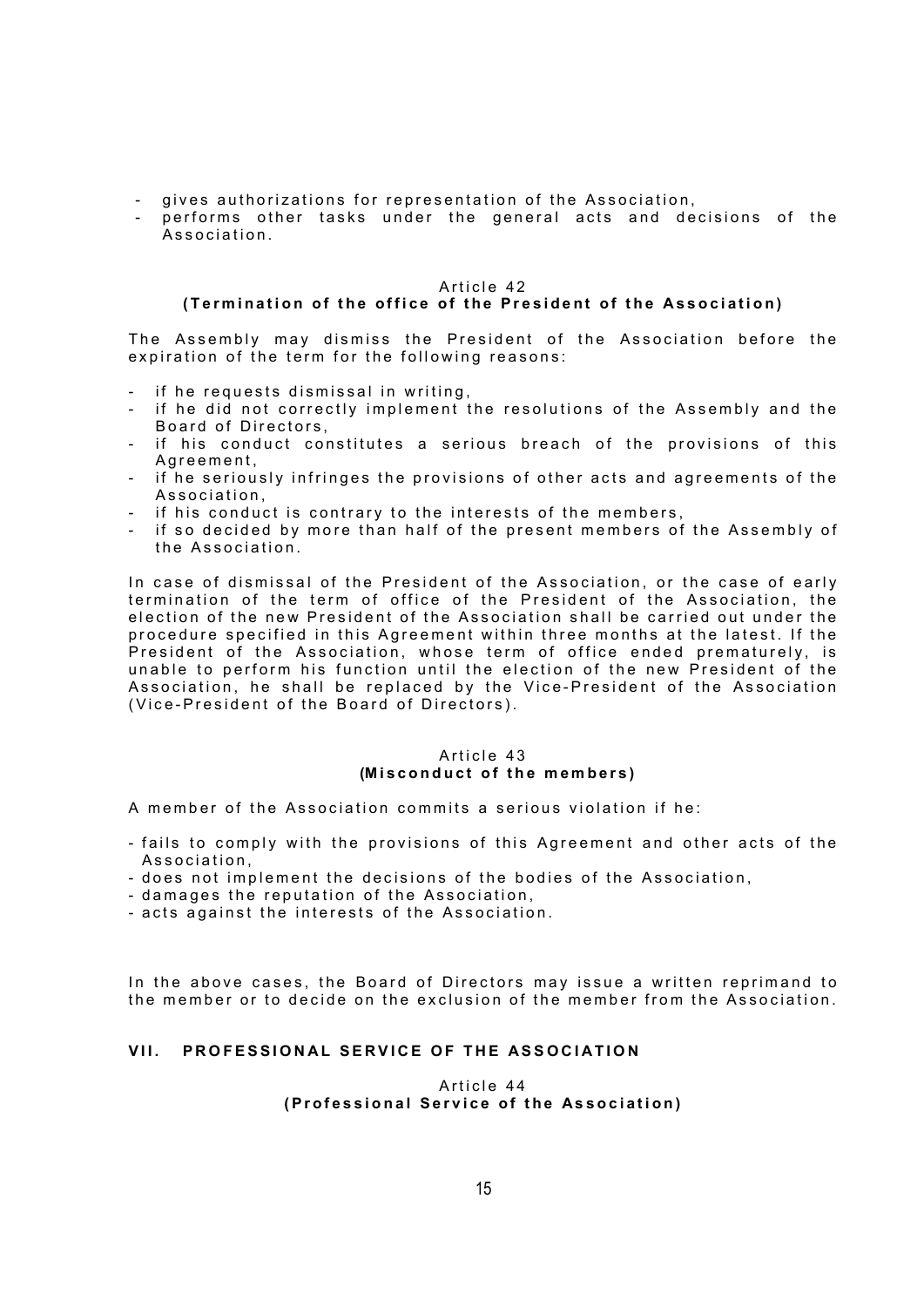Professional and administrative-technical and other tasks for the Association are performed by the Professional Service of the Association. The act on the organization of the Professional Service is adopted by the Board of Directors.

# VIII. OPERATION OF THE ASSOCIATION

#### Article 45 (General Secretary of the Association)

The General Secretary of the Association organizes and manages the work and operations of the Association and represents the Association. The General Secretary of the Association is appointed by the Board of Directors on the proposal of the President of the Association.  $\overline{\phantom{a}}$ 

# Article 46 (Competences of the General Secretary of the Association)

The General Secretary shall have the following competencies:

- organizes and manages the work of the Professional Service of the Association,
- concludes employment contracts with employees in the Professional Service of the Association and takes care of the exercise of rights from the employment contracts with employees of the Professional Service of the Association;
- is the authorizing officer for the Association and signs business and legal acts, documents, contracts and other documents relating to the operations of the Association,
- proposes the foundations of the business policy of the Association, the general acts of the association, the work plan and measures for their implementation,
- adopts general acts of the Association which regulate employment relations in the Professional Service of the Association, with prior approval of the President of the Associaton,
- reports to the assembly on the results and operations of the Association,
- performs all other operations under the applicable regulations, internal acts of the Association and decisions of the bodies of the Association,
- performs other tasks under the authorization by the President of the Association.
- the General Secretary shall perform his function professionally in the status of an employee.

## IX. ELECTIONS

#### Article 47 (Election of bodies)

The Assembly elects the President of the Association, the Vice-President of the Association, the members of the Board of Directors and the members of the Supervisory Board by a majority vote of the present deputies.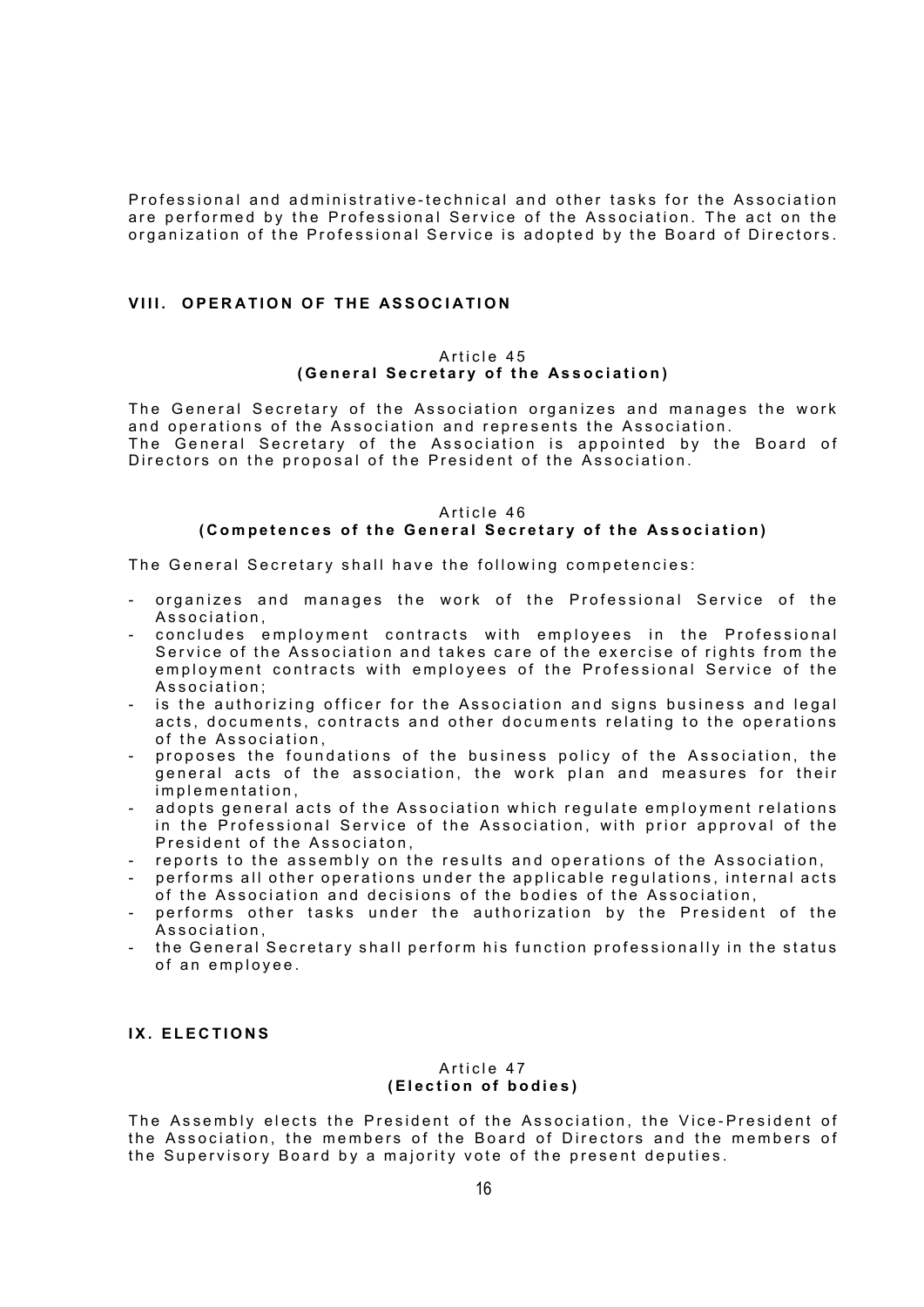The elections under the preceding paragraph may be held by public or secret ballot. The Assembly shall decide on the method of voting on the proposal of the chairman by a majority vote of the present deputies.

Elections shall be held based on a decision on the call for elections referred to in Article 16 of this Agreement and according to Article 18 of this Agreement. Nominations are accepted by the current Board of Directors and sent to the Association's headquarters. After the deadline for the submission of nominations, the nominations are reviewed by the current Board of Directors of the Association with the help of Professional Service. The Board of Directors of the Association confirms the nominations that have been duly received and meet other conditions under this Agreement (the candidate is a member of the Association, he has settled all financial obligations to the Association, the candidate for President of the Association has the appropriate support if required). Nominations that are received late, or do not meet other conditions shall be rejected by a decision of the Board of Directors. All confirmed nominations are submitted by the Board of Directors for election to the Assembly.

If there is only one candidate for a specific position, as a rule, a public vote is held by show of hands. If there are several candidates for a specific position, a secret ballot shall be held with the help of ballot papers and a 3member electoral commission shall be appointed from among the noncandidate deputies at the session of the Assembly. The names of candidates are listed on the ballot paper in alphabetical order of surnames. The  $\overline{\phantom{a}}$ candidates are elected by circling the serial number in front of the candidate's name. If a larger number of candidates than required for election are circled and in other obvious cases, the ballot paper is invalid. After the end of the voting, the Electoral Commission shall withdraw and immediately determine the result of the election for a specific function and announce it at the Electoral Assembly session.

A candidate for a specific position is elected if he receives a majority of the votes of the present members of the Assembly. If there are several candidates for a specific position and none of the candidates receives a sufficient majority of votes in the first round, the second round of elections shall be held between the two candidates who received the largest number of votes. If several candidates receive the same number of votes and it is not possible to hold the second round of elections between two candidates, the first round of elections shall be repeated until it is possible to determine the two candidates who received the highest number of votes.

In the case of by-elections, a candidate for a specific position shall be elected only until the expiry of the term of office of a member of the body whose term of office ended prematurely.

# X. OPERATIONAL FUNDS OF THE ASSOCIATION

#### Article 48 (Financial resources)

The members of the Association ensure the implementation of the activities of the Association with funds in the form of membership fees, grants, donations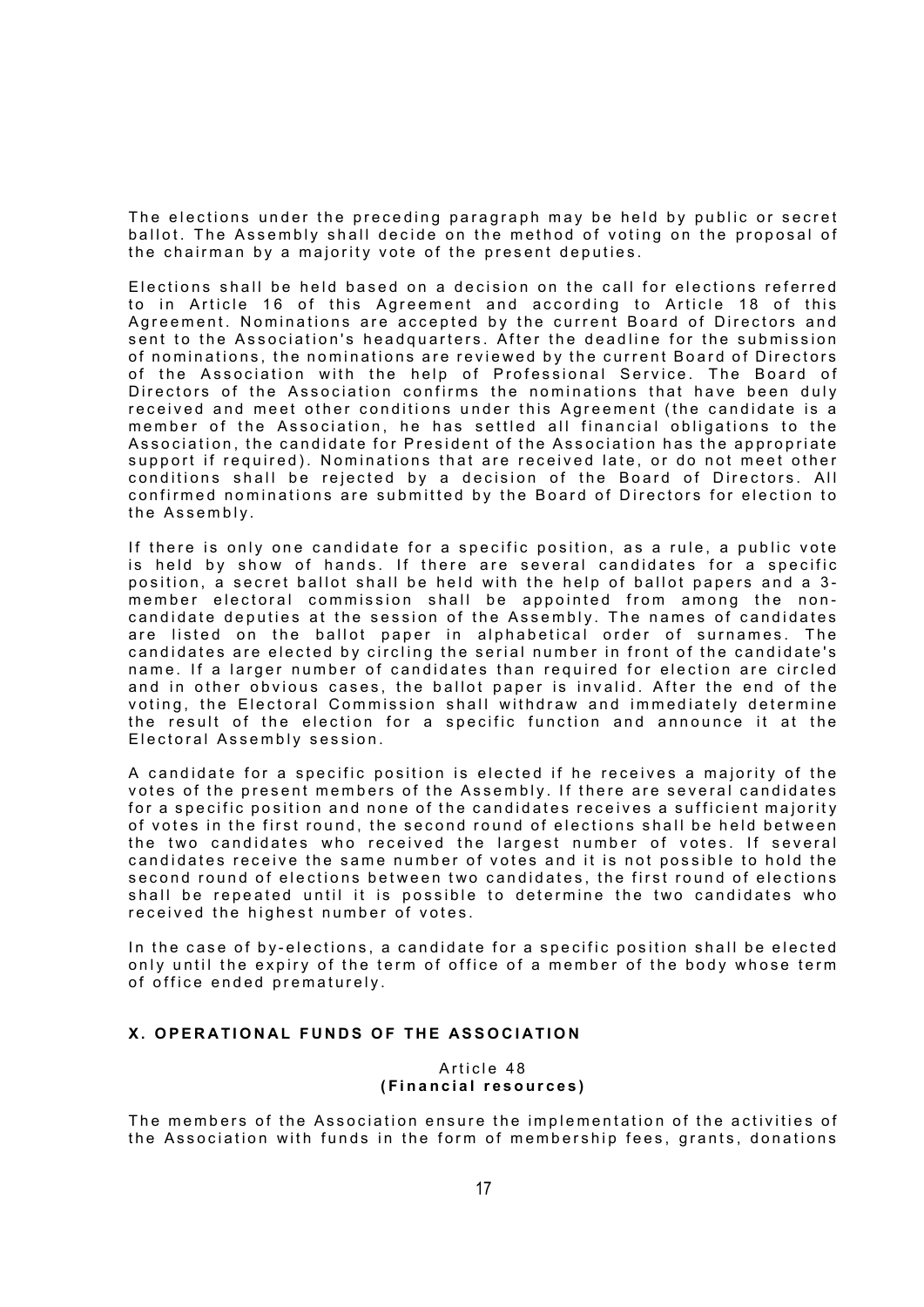and other earmarked funds under the annual work program and financial plan of the Association.

For specially agreed tasks, interested members may combine some earmarked  $f$  unds

#### Article 49 (Membership fee)

The amount of the membership fee and the method of paying the membership fee are determined by a resolution of the Assembly.

## XI. CONFIDENTIALITY

#### Article 50 (Confidentiality)

Confidentiality is related to the information marked as »business secret«, which is determined by the Assembly of the Association, the Board of Directors of the Association or another body of the Association by a resolution, as well as to the information which could cause significant damage if disclosed to an unauthorized person.

All the members of the bodies of the Association that adopted such a decision, as well as the General Secretary of the Association, shall be informed of the decision referred to in the previous paragraph of this Article.

# XII. SETTLEMENT OF DISPUTES

## Article 51 (Amicable settlement of disputes)

Any disputes that may arise within the Association and between the members of the Association are usually resolved before the Board of Directors and under the Civil Procedure Act

# XIII. DURATION AND TERMINATION OF THE ASSOCIATION

## Article 52 (Founding and termination)

The Association is established for an indefinite time.

The Assembly may decide on the dissolution of the Association by a two-thirds majority of the present deputies. In the event of dissolution, the property of the Association shall be divided proportionally into equal parts among the members, unless otherwise determined by a resolution of the Assembly. The winding-up proceedings are carried out under applicable law.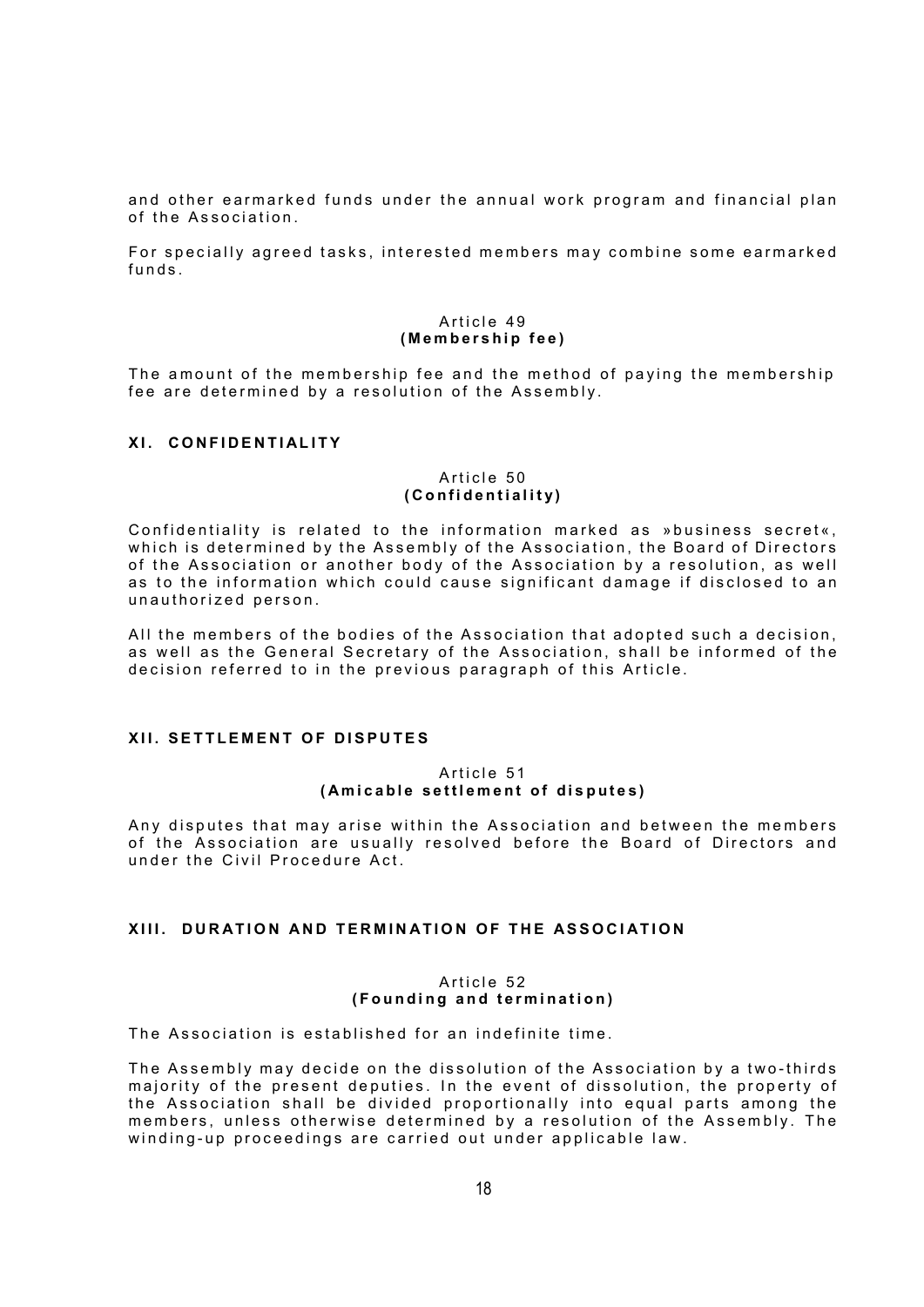#### XIV. CLOSING PROVISIONS

#### Article 53 (Start-up capital)

Notwithstanding Article 48. of this Agreement, the funds for the work of the Association, as start-up capital, will be provided by the Chamber of Crafts of Slovenia, under the decision of the Executive Board of the Chamber of Crafts of Slovenia, No. 558, dated 7 June 1994 and under the adopted financial plan of the OZS for an individual year.

#### Article 54 (Archiving of the Agreement)

The original copy of the Agreement is kept in the archives at the headquarters of the Association and is available for inspection by members of the Association during the working hours of Professional Services.

# Article 55 (Effectuation of amendments)

Amendments to this Agreement shall enter into force immediately upon adoption by the Assembly of the Association.

The limit on the iteration of a term of office will take effect in the next regular elections in 2022 so that the terms of office from all previous elections for each function are taken into account.

# Article 56 (Status of the current bodies)

The status, the existence and the number of members of the current bodies will remain unchanged until the end of their term of office or will be enforced with the next regular elections in 2022.

# Article 57 ( Publication of the Agreement)

This Agreement will be published in the Obrtnik magazine upon its adoption, and the consolidated text of the Agreement will be published on the website of the Association

Date: 18 March 2022

President of the Association Assembly:

Janez Šauperl

This Agreement was concluded by the Assembly on 23 June 1994, and